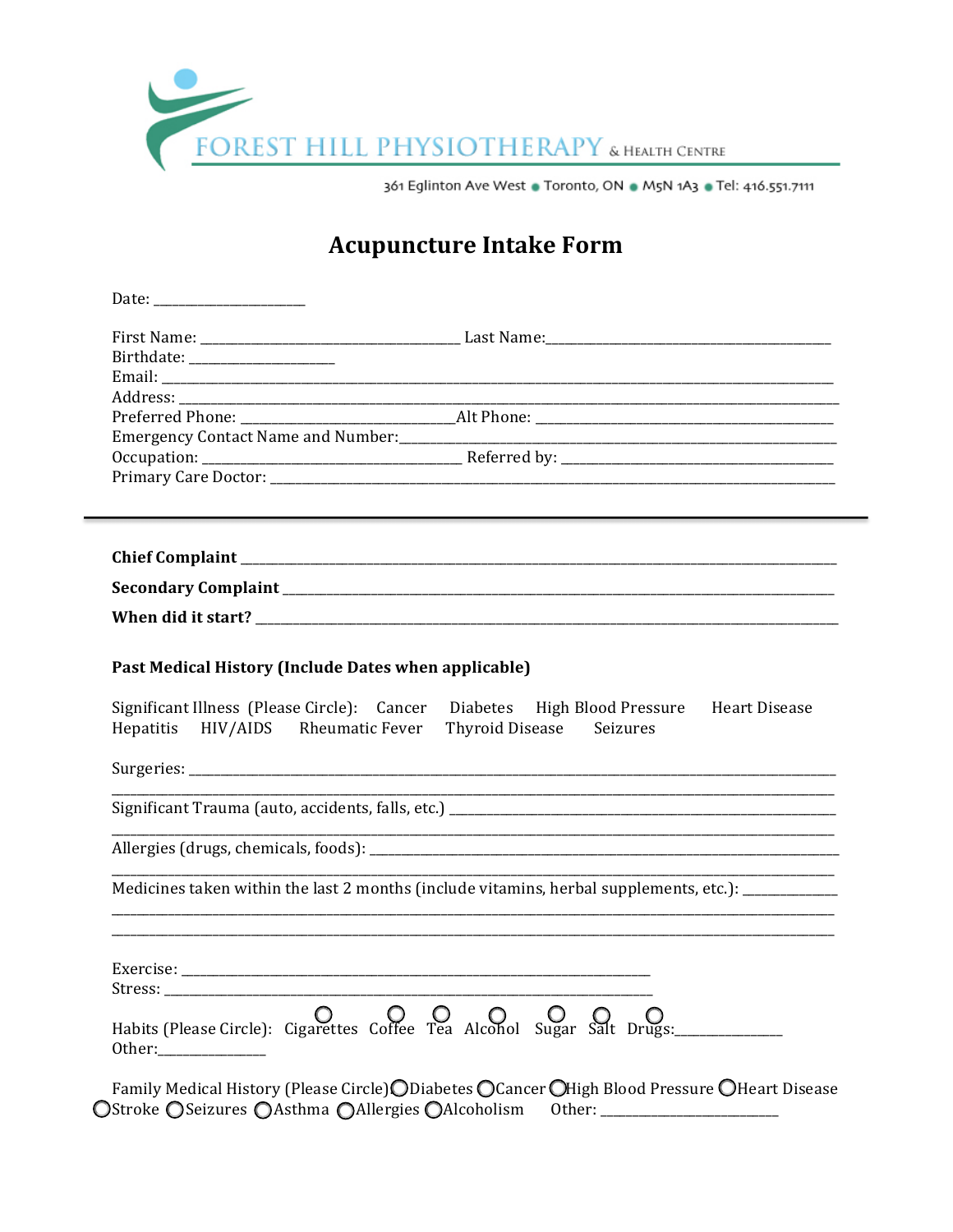

| <b>General</b> (Please Circle)                                           |                                                |                       |                                      |  |  |
|--------------------------------------------------------------------------|------------------------------------------------|-----------------------|--------------------------------------|--|--|
| Poor Appetite                                                            | <b>Heavy Appetite</b>                          | Poor Sleep            | Heavy Sleep                          |  |  |
| Insomnia                                                                 | Fatigue                                        | Tremors               | Vertigo                              |  |  |
| Cold Hands                                                               | Cold Feet                                      | Cold Back             | Cold Abdomen                         |  |  |
| Fevers                                                                   | Chills/Feeling Cold                            | Night Sweats          | <b>Sweat Easily</b>                  |  |  |
| Cravings                                                                 | Localized Weakness                             | Poor Coordination [   | Change in Appetite                   |  |  |
| Sudden Energy Drop $\omega$ ________(time)                               |                                                |                       | Peculiar Tastes or Smells __________ |  |  |
| Strong Thirst (hot/cold drinks)_______                                   |                                                |                       | Bleed or Bruise Easily_____________  |  |  |
|                                                                          |                                                |                       |                                      |  |  |
| <b>Skin and Hair (Please Circle)</b>                                     |                                                |                       |                                      |  |  |
| Ulcerations<br>Rashes                                                    |                                                | Hives<br>Dandruff     | Itching                              |  |  |
| Eczema                                                                   | Pimples                                        |                       | Loss of Hair                         |  |  |
| Changes in Hair/Skin___________                                          |                                                |                       | Other Hair/Skin Problems:_______     |  |  |
|                                                                          |                                                |                       |                                      |  |  |
|                                                                          | Head, Eyes, Ears, Nose, Throat (Please Circle) |                       |                                      |  |  |
| <b>Dizziness</b>                                                         | Concussions                                    | Migraines             | Glasses                              |  |  |
| Eye Strain                                                               | Eye Pain                                       | See "Floaters"        | <b>Night Blindness</b>               |  |  |
| Colour-blindness                                                         | Cataracts                                      | <b>Blurry Vision</b>  | Earaches                             |  |  |
| Ringing in ears                                                          | Poor Hearing                                   | Nose Bleeds           | <b>Sinus Problems</b>                |  |  |
| Mucus                                                                    | Dry Throat                                     | Dry Mouth             | Copious Saliva                       |  |  |
| Teeth Problems                                                           | Jaw Clicks                                     | Grinding Teeth        | Facial Pain                          |  |  |
| Gum Problems                                                             | Spots in Eyes                                  | Recurrent Sore Throat |                                      |  |  |
|                                                                          | Headaches<br>Mouth/Lips Sore                   |                       | Other Head/Neck Problems______       |  |  |
|                                                                          |                                                |                       |                                      |  |  |
| Cardiovascular (Please Circle)                                           |                                                |                       |                                      |  |  |
|                                                                          | High Blood Pressure Low Blood Pressure         | Chest Pain            | Irregular Heartbeat                  |  |  |
| <b>Dizziness</b>                                                         | Fainting                                       | Cold Hands/Feet       | Warm Hands/Feet                      |  |  |
| Swollen Hands/Feet Blood Clots                                           |                                                | Stroke                | <b>Difficulty Breathing</b>          |  |  |
|                                                                          |                                                |                       |                                      |  |  |
| <b>Respiratory (Please Circle)</b>                                       |                                                |                       |                                      |  |  |
| Cough                                                                    | <b>Coughing Blood</b>                          | Asthma                | <b>Bronchitis</b>                    |  |  |
| Pneumonia<br>Difficulty Breathing When Laying Down<br><b>Tight Chest</b> |                                                |                       |                                      |  |  |
|                                                                          |                                                |                       |                                      |  |  |
|                                                                          |                                                |                       |                                      |  |  |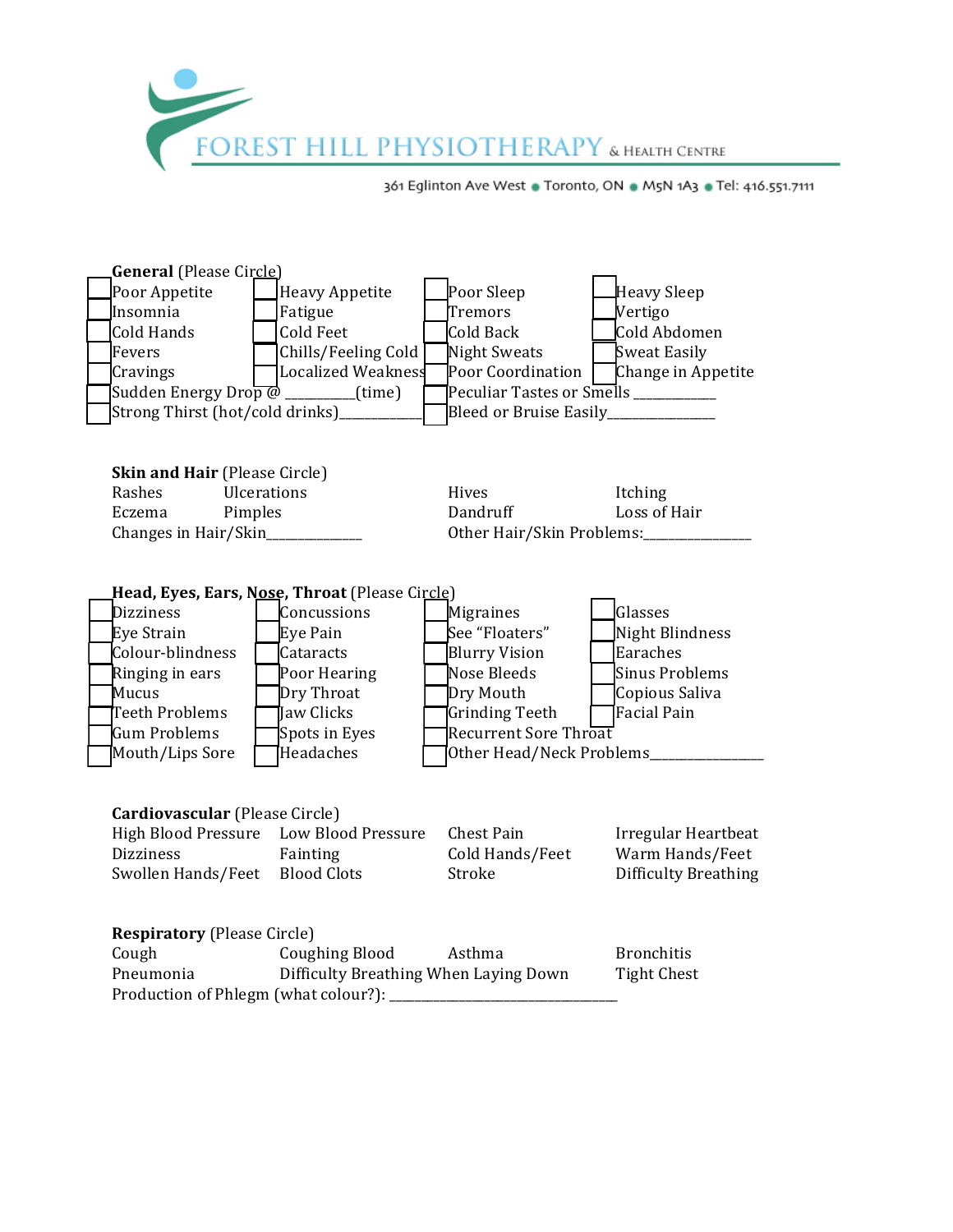

| <b>Digestion</b> (Please Circle)                                                                                                                                                                                                     |                                                                          |                                |                                                        |  |  |  |  |
|--------------------------------------------------------------------------------------------------------------------------------------------------------------------------------------------------------------------------------------|--------------------------------------------------------------------------|--------------------------------|--------------------------------------------------------|--|--|--|--|
| <b>Digestion de la Révolution de la Révolution de la Révolution de la Révolution de la Révolution de la Révolution de la Révolution de la Révolution de la Révolution de la Révolution de la Révolution de la Révolution de la R</b> | Acid Reflux                                                              | Vomiting                       | Belching                                               |  |  |  |  |
|                                                                                                                                                                                                                                      | <b>Black Stools</b>                                                      | Bad Breath                     | <b>Rectal Pain</b>                                     |  |  |  |  |
|                                                                                                                                                                                                                                      | Hemorrhoids Constipation                                                 | Water Stool                    | Sensitive Abdomen                                      |  |  |  |  |
| Pain or Cramps Laxative Use                                                                                                                                                                                                          | <b>IBS</b>                                                               |                                |                                                        |  |  |  |  |
|                                                                                                                                                                                                                                      | Bowel Movements: Frequency: ______________ Texture/Form: _______________ |                                |                                                        |  |  |  |  |
|                                                                                                                                                                                                                                      |                                                                          |                                |                                                        |  |  |  |  |
| <b>Genito-Urinary (Please Circle)</b>                                                                                                                                                                                                |                                                                          |                                |                                                        |  |  |  |  |
|                                                                                                                                                                                                                                      | Painful Urination Frequent Urination Urgent Urination Blood in Urine     |                                |                                                        |  |  |  |  |
| Unable to Hold Urine Kidney Stones                                                                                                                                                                                                   |                                                                          |                                |                                                        |  |  |  |  |
| Wake up to Urinate ______ times a night at __________________(time)                                                                                                                                                                  |                                                                          |                                |                                                        |  |  |  |  |
| <b>Women's Health (Please Circle)</b>                                                                                                                                                                                                |                                                                          |                                |                                                        |  |  |  |  |
|                                                                                                                                                                                                                                      |                                                                          |                                |                                                        |  |  |  |  |
|                                                                                                                                                                                                                                      |                                                                          |                                |                                                        |  |  |  |  |
|                                                                                                                                                                                                                                      | Last PAP: _______ Vaginal Discharge                                      | Clots                          | PMS                                                    |  |  |  |  |
|                                                                                                                                                                                                                                      |                                                                          |                                | Menopause Breast Lumps Miscarriages Birth Control Type |  |  |  |  |
|                                                                                                                                                                                                                                      |                                                                          |                                |                                                        |  |  |  |  |
| <b>Musculoskeletal (Please Circle)</b><br>Neck Pain                                                                                                                                                                                  |                                                                          |                                |                                                        |  |  |  |  |
| Neuropsychological (Please Circle)                                                                                                                                                                                                   |                                                                          |                                |                                                        |  |  |  |  |
| Seizures                                                                                                                                                                                                                             | Areas of Numbness Poor Memory                                            |                                | Concussion                                             |  |  |  |  |
|                                                                                                                                                                                                                                      | Depression Anxiety                                                       | Easily Angered Easily Stressed |                                                        |  |  |  |  |
|                                                                                                                                                                                                                                      |                                                                          |                                |                                                        |  |  |  |  |
|                                                                                                                                                                                                                                      |                                                                          |                                |                                                        |  |  |  |  |
|                                                                                                                                                                                                                                      |                                                                          |                                |                                                        |  |  |  |  |
|                                                                                                                                                                                                                                      |                                                                          |                                |                                                        |  |  |  |  |
|                                                                                                                                                                                                                                      |                                                                          |                                |                                                        |  |  |  |  |